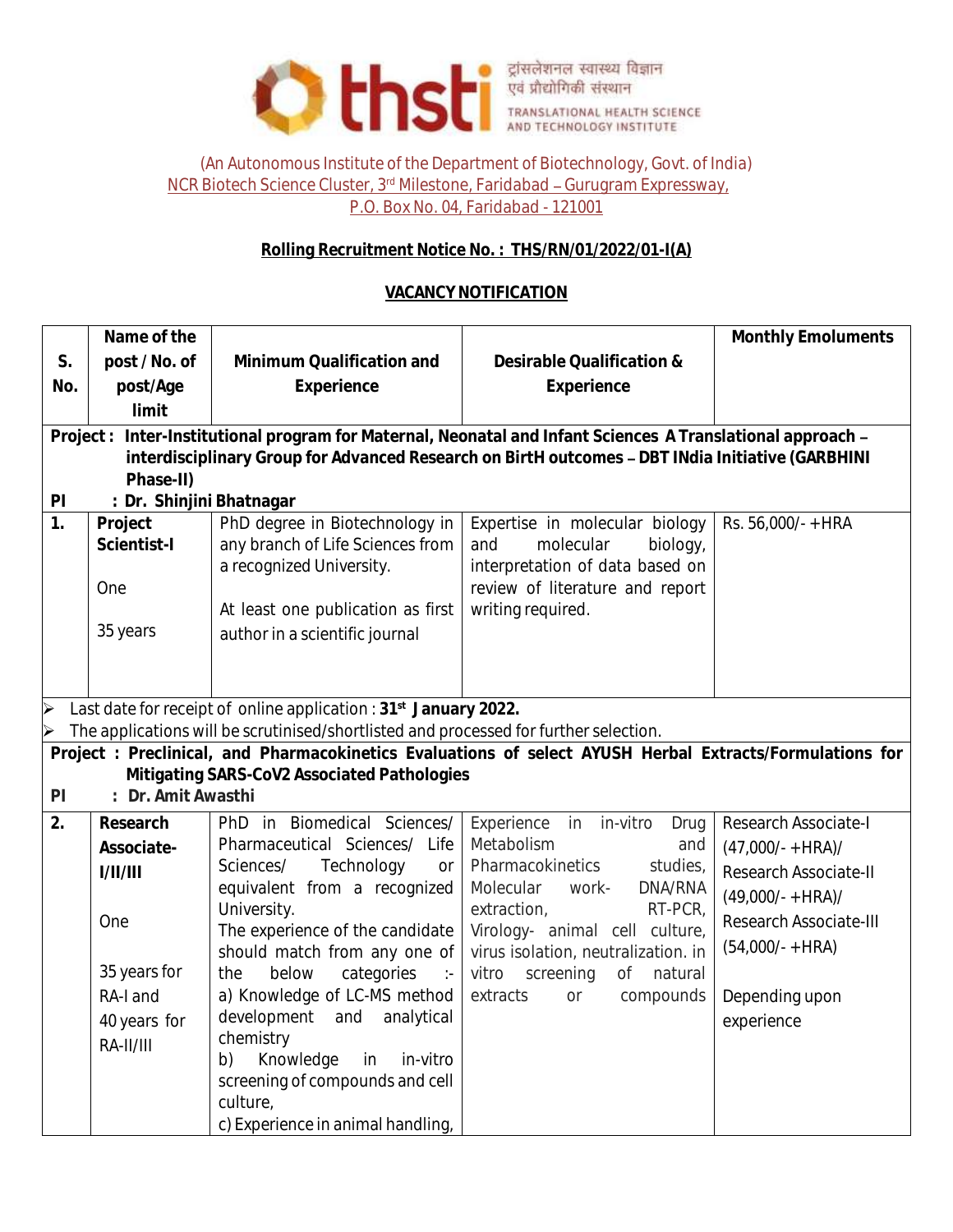|                                                                                                                                                                      |                          | molecular<br>culture<br>and<br>cell                                                                           |                                               |                                             |
|----------------------------------------------------------------------------------------------------------------------------------------------------------------------|--------------------------|---------------------------------------------------------------------------------------------------------------|-----------------------------------------------|---------------------------------------------|
|                                                                                                                                                                      |                          | techniques.<br>biology                                                                                        |                                               |                                             |
|                                                                                                                                                                      |                          | d) Experience in BSL3 / ABSL3,                                                                                |                                               |                                             |
|                                                                                                                                                                      |                          | animal<br>handling,                                                                                           |                                               |                                             |
|                                                                                                                                                                      |                          | experimentation in immunology                                                                                 |                                               |                                             |
|                                                                                                                                                                      |                          | especially T<br>cell<br>immune                                                                                |                                               |                                             |
|                                                                                                                                                                      |                          | response                                                                                                      |                                               |                                             |
|                                                                                                                                                                      |                          | Candidates working in R&D field                                                                               |                                               |                                             |
|                                                                                                                                                                      |                          | industrial<br>$\frac{1}{2}$<br>academic<br>of                                                                 |                                               |                                             |
|                                                                                                                                                                      |                          | institutions can also apply for the                                                                           |                                               |                                             |
|                                                                                                                                                                      |                          | said position                                                                                                 |                                               |                                             |
| $\triangleright$                                                                                                                                                     |                          | Last date for receipt of online application : 31 <sup>st</sup> January 2022.                                  |                                               |                                             |
| $\blacktriangle$                                                                                                                                                     |                          | The applications will be scrutinised/shortlisted and processed for further selection.                         |                                               |                                             |
|                                                                                                                                                                      |                          | Project: Understanding regulation and function of complex network of TA systems in Mycobacterium tuberculosis |                                               |                                             |
| P                                                                                                                                                                    | : Dr. Ramandeep Singh    |                                                                                                               |                                               |                                             |
| 3.                                                                                                                                                                   | Research                 | PhD in any branch of Life                                                                                     | $\triangleright$ Expertise<br>Molecular<br>in | Research Associate-I                        |
|                                                                                                                                                                      | Associate-               | Sciences from a recognized                                                                                    | Biology,<br>Cell<br>Biology,                  | $(47,000/- + HRA)$ /                        |
|                                                                                                                                                                      | 1/11/111                 | University.                                                                                                   | Structural biology.                           | Research Associate-II                       |
|                                                                                                                                                                      |                          |                                                                                                               |                                               |                                             |
|                                                                                                                                                                      |                          |                                                                                                               | $\triangleright$ The candidate should also be | $(49,000/- + HRA)$ /                        |
|                                                                                                                                                                      | One                      |                                                                                                               | familiar with studying Protein-               | Research Associate-III                      |
|                                                                                                                                                                      |                          |                                                                                                               | small molecule interaction,                   | $(54,000/- + HRA)$                          |
|                                                                                                                                                                      | 35 years for             |                                                                                                               | Tissue culture techniques,                    |                                             |
|                                                                                                                                                                      | RA-I and                 |                                                                                                               | animal handling, enzymatic                    | Depending upon                              |
|                                                                                                                                                                      | 40 years for             |                                                                                                               | assays.                                       | experience                                  |
|                                                                                                                                                                      | $RA-III/III$             |                                                                                                               | BSL-3<br>$\triangleright$ Candidates<br>with  |                                             |
|                                                                                                                                                                      |                          |                                                                                                               |                                               |                                             |
|                                                                                                                                                                      |                          |                                                                                                               | experience<br>would<br>be                     |                                             |
|                                                                                                                                                                      |                          |                                                                                                               | preferred.                                    |                                             |
| $\blacktriangle$                                                                                                                                                     |                          | Last date for receipt of online application : 31 <sup>st</sup> January 2022.                                  |                                               |                                             |
|                                                                                                                                                                      |                          | The applications will be scrutinised/shortlisted and processed for further selection.                         |                                               |                                             |
|                                                                                                                                                                      |                          | Project : Identification of TB treatment response biomarkers                                                  |                                               |                                             |
|                                                                                                                                                                      | PI : Dr. Ramandeep Singh |                                                                                                               |                                               |                                             |
| 4.                                                                                                                                                                   | Senior                   | <b>MSc</b><br>in<br>Life<br>Sciences<br><b>or</b>                                                             | recombinant<br>Expertise<br>in<br>➤           | Rs. 42,000/-+HRA                            |
|                                                                                                                                                                      | Project                  | equivalent from a recognized                                                                                  | protein<br>purification,                      |                                             |
|                                                                                                                                                                      | Associate                | university with four years' of post                                                                           | biochemical<br>and/or                         |                                             |
|                                                                                                                                                                      |                          | qualification experience in R&D.                                                                              | biophysical<br>assays<br>and                  |                                             |
|                                                                                                                                                                      | One                      |                                                                                                               | molecular<br>biology<br>are                   |                                             |
|                                                                                                                                                                      |                          | <b>OR</b>                                                                                                     | required.                                     |                                             |
|                                                                                                                                                                      |                          | in Life Sciences from a<br>PhD                                                                                | $\triangleright$ Experitise in tissue culture |                                             |
|                                                                                                                                                                      | 40 years                 | recognized university.                                                                                        | work, RNA work, RT-PCR etc.                   |                                             |
|                                                                                                                                                                      |                          |                                                                                                               |                                               |                                             |
|                                                                                                                                                                      |                          |                                                                                                               |                                               |                                             |
| Last date for receipt of online application: 31 <sup>st</sup> January 2022.<br>The applications will be scrutinised/shortlisted and processed for further selection. |                          |                                                                                                               |                                               |                                             |
| Project: Aptamer-Nanoparticles conjugate: An next generation theranostic agents for phytopathogenic fungi                                                            |                          |                                                                                                               |                                               |                                             |
| : Dr. Tarun Kumar Sharma<br>P <sub>l</sub>                                                                                                                           |                          |                                                                                                               |                                               |                                             |
| 5.                                                                                                                                                                   | Project                  | MSc in any field of Life Sciences                                                                             | Working experience in the field of            | $\mathsf{i}$<br>Rs.<br>$31,000/-$<br>$+HRA$ |
|                                                                                                                                                                      | Associate-I              | from a recognized University.                                                                                 | aptamer technology, molecular                 | Scholars<br>who<br>are                      |
|                                                                                                                                                                      |                          |                                                                                                               | nanotechnology,<br>biology,                   | selected<br>through<br>(a)                  |
|                                                                                                                                                                      | One                      |                                                                                                               | routine laboratory techniques                 |                                             |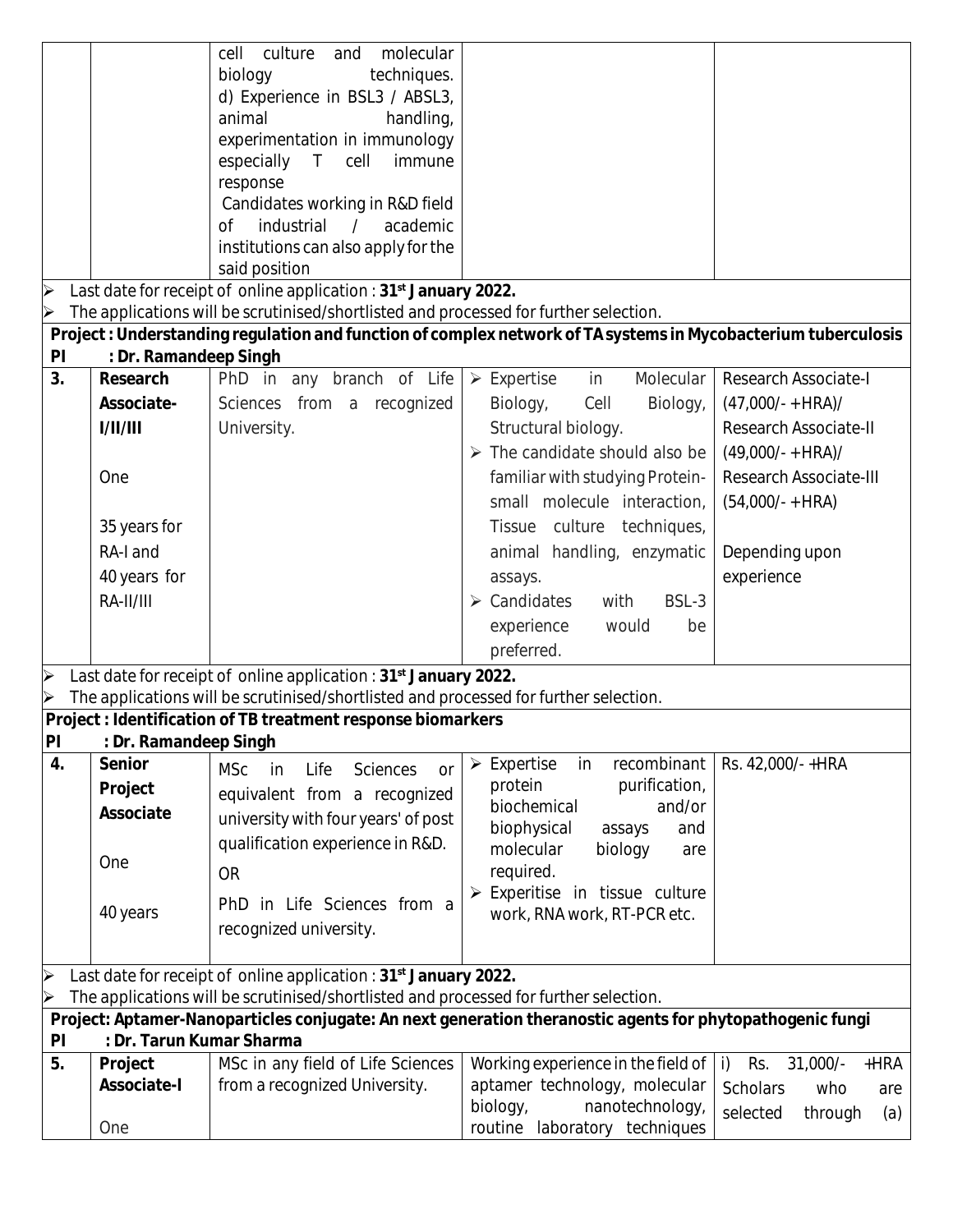|                                                                 | ELISA, ALISA Western<br>like                  | National Eligibility Tests  |
|-----------------------------------------------------------------|-----------------------------------------------|-----------------------------|
| 35 years                                                        | blotting, PCR, bacterial culture,             | - CSIR - UGC NET            |
|                                                                 | affinity chromatography etc.                  | including lectureship or    |
|                                                                 | Should have experience with                   | GATE or (b) A selection     |
|                                                                 | Microsoft Excel and other basic               | through<br>process          |
|                                                                 | computer applications. Should<br>good writing | level<br>National           |
|                                                                 | and<br>have<br>presentation skills.           | examinations conducted      |
|                                                                 |                                               | by Central Department       |
|                                                                 |                                               | and their agencies and      |
|                                                                 |                                               |                             |
|                                                                 |                                               | institutions)               |
|                                                                 |                                               |                             |
|                                                                 |                                               | ii) $Rs.25,000/- + HRA$ for |
|                                                                 |                                               | others who do not fall      |
|                                                                 |                                               | under (i) above             |
| Lost deta for resolpt of opline epplication : 21st January 2022 |                                               |                             |

Last date for receipt of online application : **31st January 2022.**

The applications will be scrutinised/shortlisted and processed for further selection.

| Project: MOMI Biorepository local analysis - INDIA                                                                                                                                                |                                             |                                                                                                                                                                                                                                                                                                                                                                                |                                                                                                                                                                                                                                                                                                |                    |
|---------------------------------------------------------------------------------------------------------------------------------------------------------------------------------------------------|---------------------------------------------|--------------------------------------------------------------------------------------------------------------------------------------------------------------------------------------------------------------------------------------------------------------------------------------------------------------------------------------------------------------------------------|------------------------------------------------------------------------------------------------------------------------------------------------------------------------------------------------------------------------------------------------------------------------------------------------|--------------------|
| : Dr. Shinjini Bhatnagar<br>$\mathsf{Pl}$                                                                                                                                                         |                                             |                                                                                                                                                                                                                                                                                                                                                                                |                                                                                                                                                                                                                                                                                                |                    |
| 6.                                                                                                                                                                                                | Research<br>Associate-II<br>One<br>40 years | PhD in any branch of Life<br>Sciences from a recognized<br>University with one year of post-<br>qualification experience in the<br>relevant field.<br>Desirable: Sound knowledge of<br>maternal-fetal/placental biology<br>and expertise in mammalian cell<br>molecular<br>and<br>culture<br>techniques<br>At least one publication as first<br>author in a scientific journal | Experience<br>isolation<br>in<br>and<br>establishing trophoblast<br>cell<br>culture assays<br>Experience<br>in<br>immunohistochemistry<br>and<br>immunofluorescence<br>assays,<br>data analysis and report writing.<br>Working<br>experience<br>in<br>histopathology of the human<br>placenta. | Rs. 49,000/- + HRA |
| $\blacktriangleright$<br>Last date for receipt of online application: 31 <sup>st</sup> January 2022.<br>The applications will be serutinised sportlisted and presessed for further selection<br>∼ |                                             |                                                                                                                                                                                                                                                                                                                                                                                |                                                                                                                                                                                                                                                                                                |                    |

The applications will be scrutinised/shortlisted and processed for further selection.

**Note for S. No. 6: Those who have already applied in response to rolling recruitment notice no. THS/RN/01/2021/12-II need not to apply again.**

# **GENERAL TERMS & CONDITIONS:**

- 1. These are short-term positions and extension will be granted subject to satisfactory performance of the incumbents and tenure of the project for which they are selected. Those appointed to these positions will not have any claim for regularization of their employment.
- 2. All educational, professional and technical qualification should be from a recognized Board/University.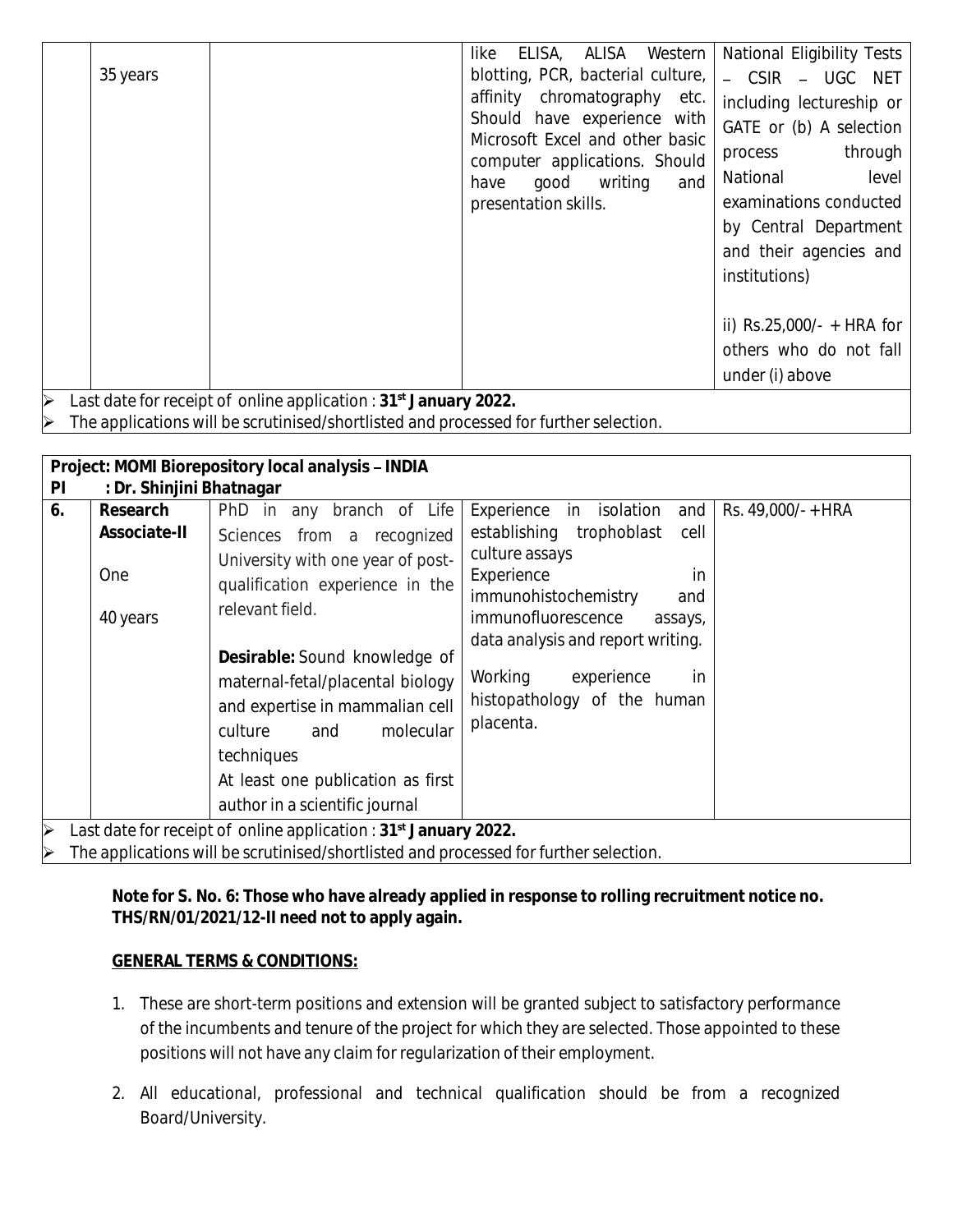- 3. The experience requirement specified above shall be the experience acquired after obtaining the minimum educational qualifications specified for the post.
- 4. Closing date of online application will be the **CRUCIAL DATE** for determining eligibility with regard to age, essential qualification etc.
- 5. The age limit, qualification, experience and other requirements may be relaxed at the discretion of the competent authority, in case of candidates who are otherwise suitable. In case candidates are not found suitable for the posts notified, they can be offered lower post / lower emoluments on the recommendation of the Selection Committee.
- 6. Age and other relaxations for direct recruits and departmental candidates: 1. By five years for candidates belonging to SC/ST communities. 2. By three years for candidates belonging to OBC communities. 3. For Persons with Benchmark Disabilities (PwBD) falling under the following categories : (i) UR - ten years, ii) OBC - 13 years (iii) SC/ST - 15 4. Age is relaxable for Central Government servants up to five years in accordance with the instructions or orders issued by the Central Government, from time-to-time. 5. There is no upper age limit for the Institute employees who are treated as departmental candidates.
- 7. All results will be published on our website and all future communications will be only through email
- 8. In case a large number of applications are received, screening will be done to limit the number of candidates to those possessing higher/relevant qualification and experience.
- 9. With regard to any provisions not covered in this notification, the bye laws of THSTI / Govt. of India rules / guidelines shall prevail.
- 10. Canvassing wrong information in any form will be a disqualification

### **HOW TO APPLY:**

- 1. **Documents to be kept handy before filling up the online application:** (all the documents except (i) should be in pdf format) :
	- i) A soft copy of your passport size photo and signature. (jpeg/jpg/png format)
	- ii) A comprehensive CV containing details of qualification, positions held, professional experience / distinctions etc.
	- iii) Matriculation certificate (equivalent to 10th Standard) / Mark sheet
	- iv) Intermediate certificate (equivalent to 12th Standard) / Mark sheet
	- v) Graduation degree certificate / Mark sheet
	- vi) Post-Graduation degree certificate & Mark sheet
	- vii) Ph.D or equivalent degree certificate (if applicable)
- viii) Relevant experience certificates (if applicable)
- ix) Caste / Disability certificate in the format prescribed by the Govt. of India, if applicable
- 2. **Procedure for filling up online application:**
	- i) The eligible and interested candidates may apply online at the Institute's website [www.thsti.res.in/career.](http://www.thsti.res.in/career) Applications through any other mode will not be accepted.
- ii) The following will be the step wise procedure-A) Step 1 : Details of applicant